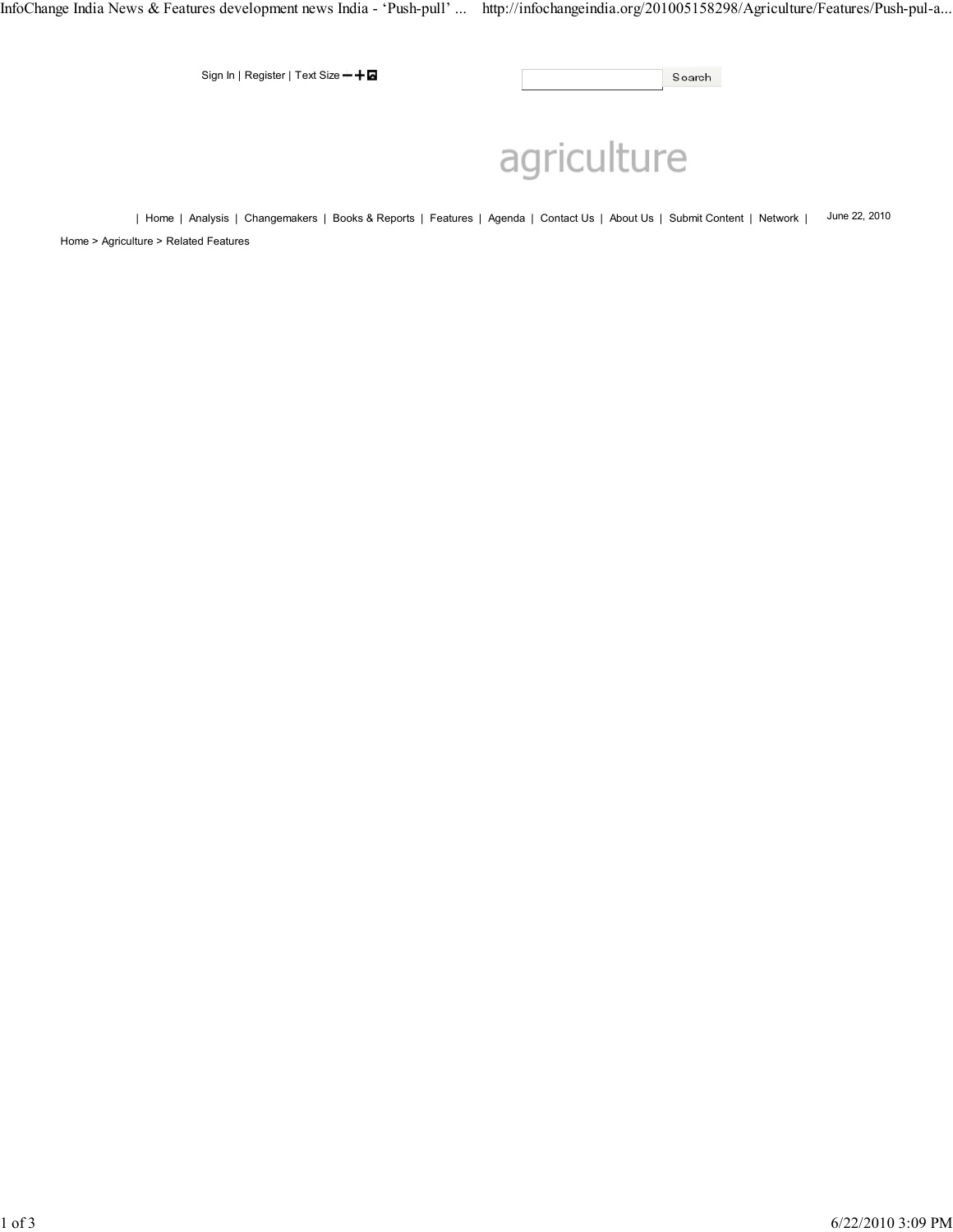| Comment | PDF | Print | E-mail | Follow Us

## 'Push-pull' agriculture stems migration into cities

#### By Keya Acharya

More than 25,000 small farmers in East Africa have multiplied yields with push-pull cultivation, in which Desmodium planted alongside maize pushes out pests while Napier grass planted along the borders pulls them in. The method could be used in India to good effect



Dr. Zeyaur Khan at ICIP

From afar it's a typical scene from Africa: a scientist standing amidst a field of maize. But neither Dr Zeyaur Khan nor the maize plot behind him are typical of anything African, or even global. Both are unique as innovative answers to food security in Africa. And perhaps for millions of small farmers in India and the developing world.

Dr Khan is a pioneer of the 'push-pull' method of agriculture, something that sounds complicated but is in fact a simple method by which small farmers on individual plots of land can increase their yields significantly, contributing to the food security of the country.

The East African (Kenya, Uganda, Tanzania) staple maize is plagued by a stem-borer cereal-eating pest and by the parasitic Striga weed that strangles the plant. These countries lose US\$7 billion alone due to the Striga weed, and \$5-6 billion to the stem–borer, says ICIPE, the International Centre for Insect Physiology and Ecology, based in Mbita on the shores of Lake Victoria in Kenya.

In sub-Saharan Africa, 6,122,000 ha out of the total maize area of 25,375,000 ha are stricken with Striga.

'Push-pull' was devised on experimental plots at ICIPE. Scientists took around 15 years to prove conclusively that the system works and works well.

The method involves interspersing the maize planted in a plot with the Desmodium plant species. This plant repels the stem-borer; it is in effect 'pushed out'. Also, it is attracted to the Napier grass that is planted as a border on all four sides of the plot; this acts as a 'pulling' agent for the pest. And so the system is called 'push-pull'.

"I discovered that Desmodium kills the Striga weed quite by accident," says Khan. Experiments later proved him right.

In the ICIPE fields, the visible difference in a 'push-pull' plot and a 'normal' one is remarkable. The method yields 3.5 tonnes of maize per hectare, whereas previously the same hectare yielded less than 1 tonne of maize. Ninety-nine per cent of Africa's farmers are smallholders who do not use either chemical pesticides or fertiliser on their lands.





## **Special Sections**

**Agriculture** Children Corporate Responsibi Disabilities Disasters Education Environment **Governance** Health HIV/AIDS Human Rights Livelihoods Media Micro-credit Population Poverty Right to Information

Trade & Development

Technology

Urban India

Water Resources

Women

## **Microsites**

Toxic Tours

Film Forum

Defining Developmen

Kids for Change

Globalisation

MDG 2015

Videos

Social Studies

### ABCs of GE

GM or organic: Where d India's future lie?

Green, Gene and Evergr Revolutions: Interesting wordplay

Herbicide-tolerant plants: in India, please!

Bt cotton: What's the fus

about?